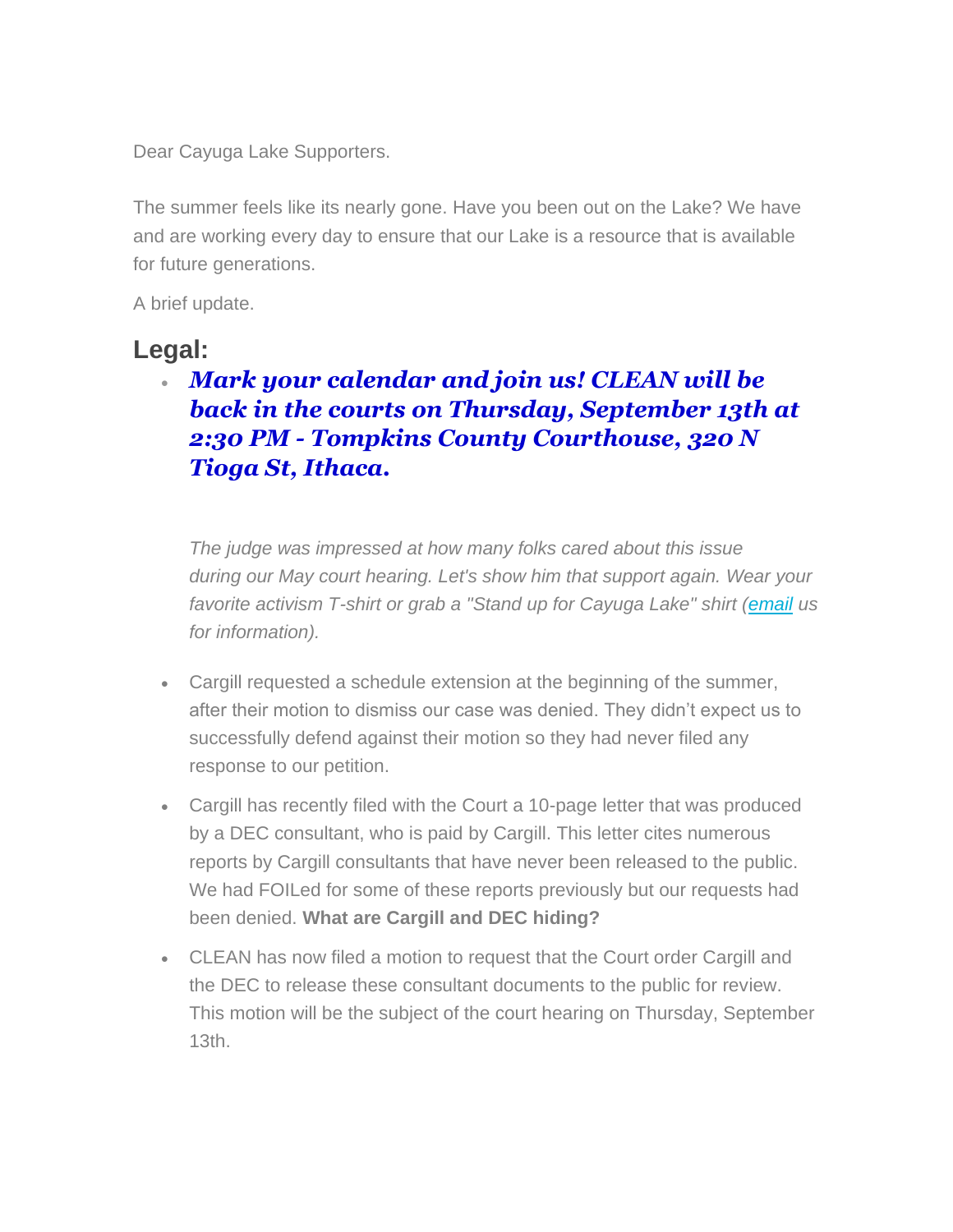• This motion will extend our legal challenge schedule but will ensure that the results of these consultant reports are made public. It is only fair that we have an opportunity to review all the documents that Cargill believes will be persuasive to the Court and not just the summary or portions that Cargill will allow the public to see.

## **Education:**

- Join CLEAN, [Discover](https://www.discovercayugalake.org/) Cayuga and the [Cayuga Lake Watershed](http://www.cayugalake.org/)  [Network](http://www.cayugalake.org/) as we team up at Cayuga Sound on Friday, Sept 21st and Saturday, Sept 22nd. Great music and great causes!
- CLEAN had a great turn out at the Ithaca Festival Parade. We hope that you saw our awesome new banner! *STAND UP FOR CAYUGA LAKE!*



- You might also have seen CLEAN volunteers at events throughout the summer. From our table at *Ithaca's Reggae Fest*, to **[PaddleFest](https://www.facebook.com/CayugaLakePaddleFest/photos/pcb.285006545591618/285005838925022/?type=3&theater)** to Josh [Fox's "The Truth Has Changed"](https://www.facebook.com/events/285138892068920/)
- Want to join our volunteers? It's the best way to learn what's going on with the Lake and meet other folks passionate about protecting it. Email us at [CLEAN.cayugalake@gmail.com](mailto:CLEAN.cayugalake@gmail.com) and we'll let you know how you can join our volunteers.

## **Research:**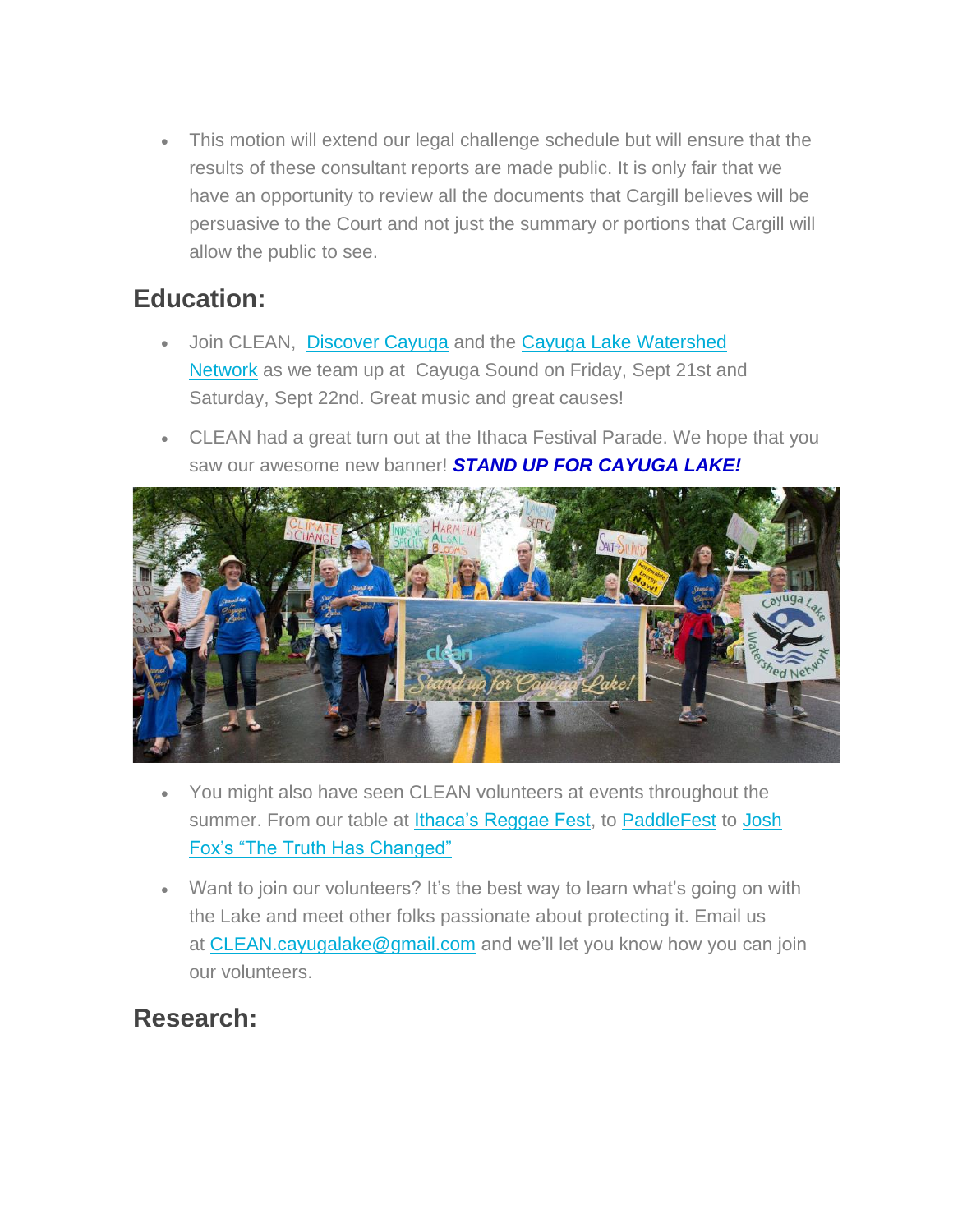- Several CLEAN members have been trained by DEC and Community Science Institute to look for Harmful Algal Blooms (HABs) on Cayuga Lake. They have been assigned specific sections of shoreline to patrol weekly.
- CLEAN recently obtained a sophisticated water quality probe that will help to monitor the likelihood of HABs occurring. In a cooperative research effort, the probe will be shared with Discover Cayuga and the Bolton Point Municipal Water facility.



*[Photo Bill Foster (Discovery Cayuga) and John Dennis (CLEAN) do some initial testing of the Eureka probe on board the MV Teal]*

• CLEAN is recruiting lakeshore property owners to join a long-term subsidence monitoring program in the area that may be impacted by the Cayuga Salt Mine. Cargill's monitoring program appears to be unreliable at best and completely inadequate for long-term monitoring at worst. Please contact us at [CLEAN.cayugalake@gmail.com](mailto:CLEAN.cayugalake@gmail.com) if you are interested in joining this study.

Thank you for your past support and we are looking forward to a continuing relationship with you as we strive together to preserve and protect Cayuga Lake.